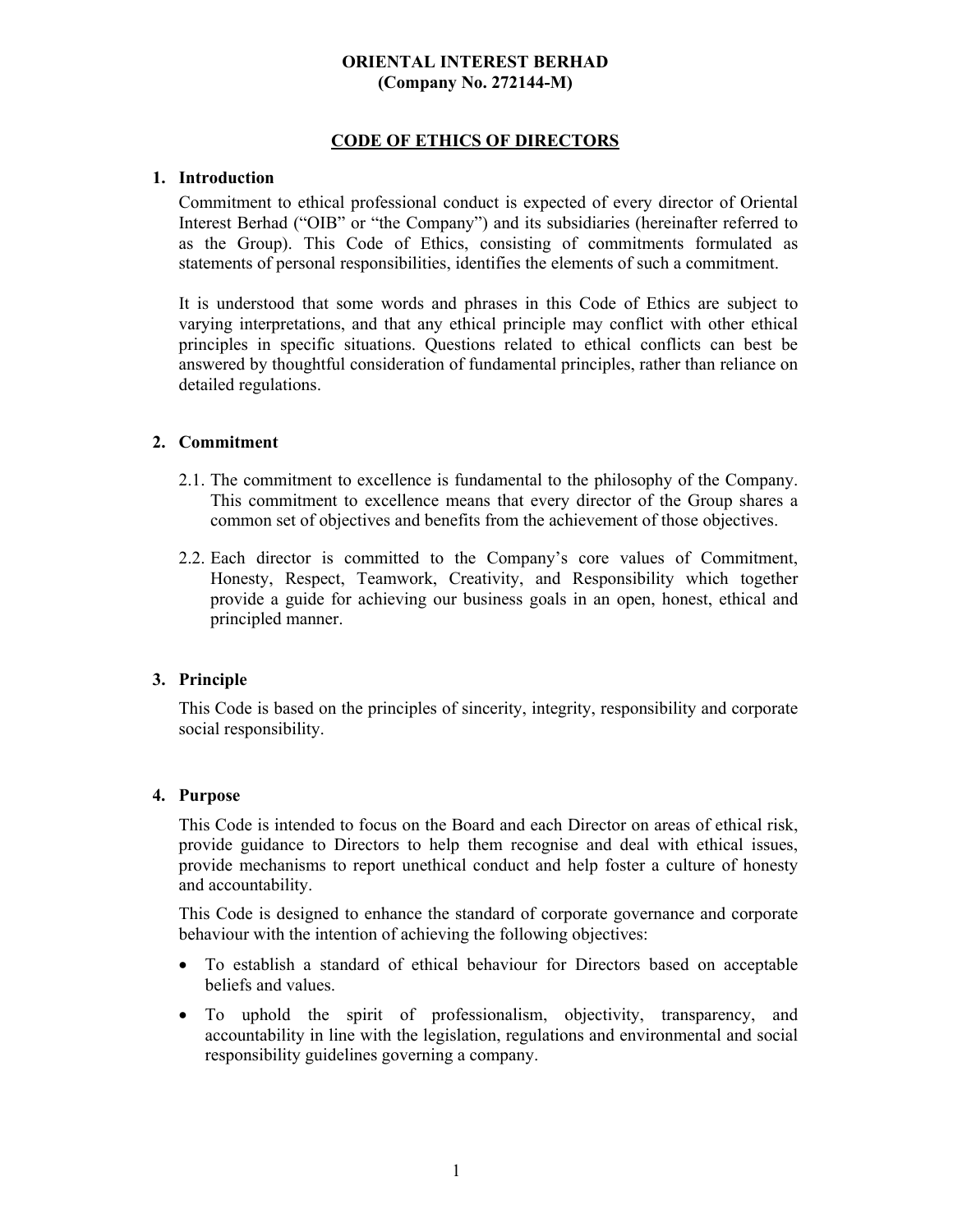# **ORIENTAL INTEREST BERHAD (Company No. 272144-M) Code of Ethics of Directors**

No code or policy can anticipate every situation that may arise, or replace the thoughtful behaviour of an ethical Director. Directors are encouraged to bring questions about particular circumstances that may involve one or more of the provisions of this Code to the attention of the Chairman of the Board, who may consult with legal counsel as appropriate.

### **5. Definition**

In the context of this Code, a Company Director means any person who holds the position of Director in the Group, irrespective of any designation used, including anyone who follows the directives and advice of a corporate Director and who usually takes action, as well as an employee or substitute Director. It includes both executive and non-executive Directors as well as executive and non-executive chairpersons.

## **6. Code of Ethics**

In the performance of his or her duties, each Director must comply with the letter and spirit of the following codes:

### **6.1. Corporate Governance**

- 6.1.1. To have a clear understanding of the aims and purpose, capabilities and capacity of the Company;
- 6.1.2. To devote time and effort to attend meetings and to know what is required of the board and each of its Directors, and to discharge those functions;
- 6.1.3. To ensure at all times that the Company is properly managed and effectively controlled;
- 6.1.4. To stay abreast of the affairs of the Company and be kept informed of the Company's compliance with the relevant legislation and contractual requirements;
- 6.1.5. To insist on being kept informed on all matters of importance to the Company in order to be effective in corporate management;
- 6.1.6. To limit his directorship of companies to a number in which he can best devote his time and effectiveness; each Director is his own judge of his abilities and how best to manage his time effectively in the Company in which he holds directorship;
- 6.1.7. To have access to the advice and services of the Company Secretary, who is responsible to the board to ensure proper procedures, rules and regulations are complied with;
- 6.1.8. To at all times exercise his powers for the purposes they were conferred, for the benefit and best interest of the Company;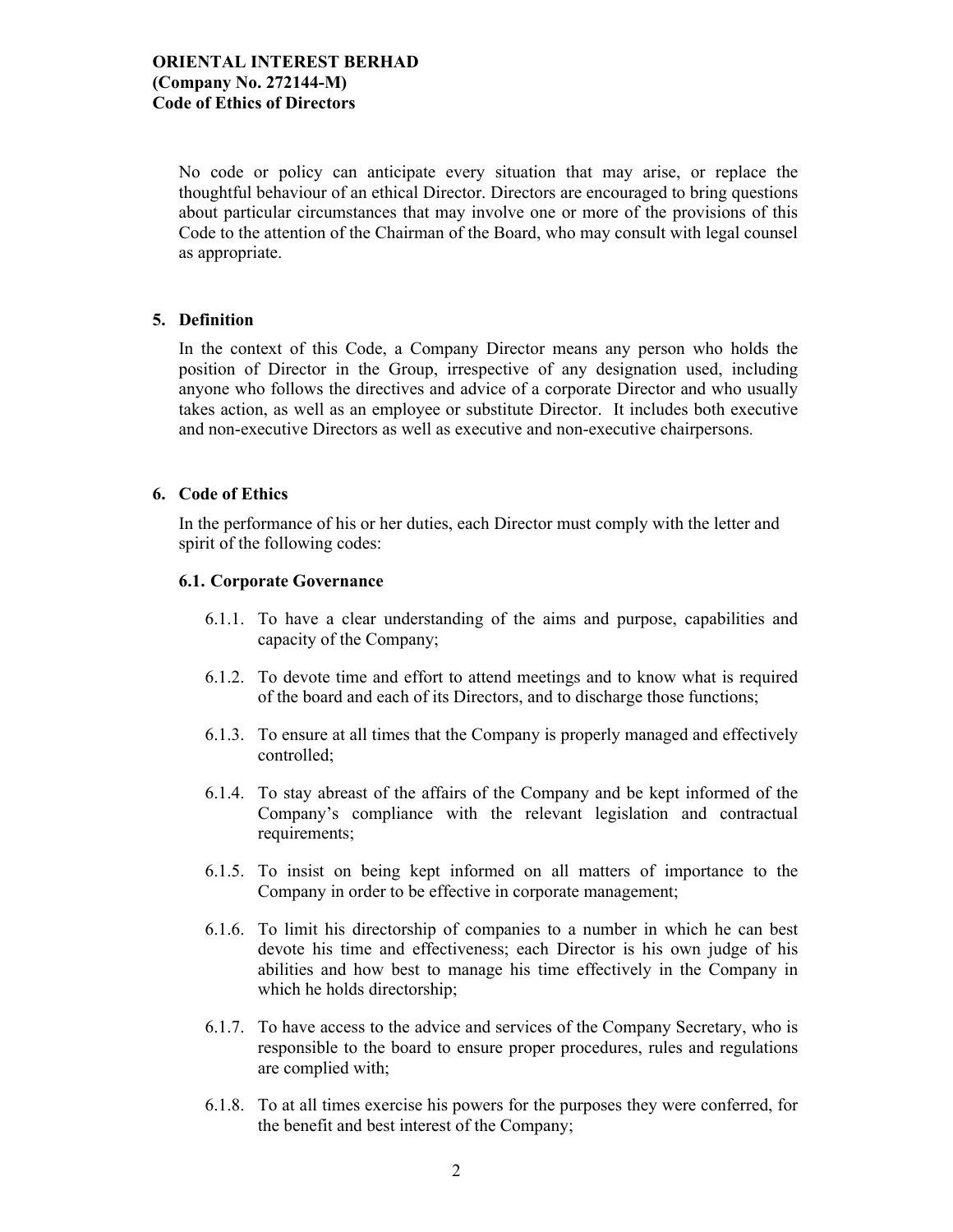### **ORIENTAL INTEREST BERHAD (Company No. 272144-M) Code of Ethics of Directors**

- 6.1.9. To disclose immediately all contractual interests whether directly or indirectly with the Company;
- 6.1.10. To neither divert to his own advantage any business opportunity that the Company is pursuing, nor may he use confidential information obtained by reason of his office for his own advantage or that of others;
- 6.1.11. To at all times act with utmost good faith towards the Company in any transaction and to act honestly and responsibly in the exercise of his powers in discharging his duties; and
- 6.1.12. To be willing to exercise independent judgement and, if necessary, openly oppose if the vital interest of the Company is at stake.
- 6.1.13. Relationship with Shareholders, Employees, Creditors and Customers and other Stakeholders
	- a) Should be conscious of the interest of shareholders, employees, creditors and customers of the Company;
	- b) Should at all times promote professionalism and improve the competency of management and employees; and
	- c) Should ensure adequate safety measures and provide proper protection to workers and employees at the workplace.

### **7. Conflict of Interests**

- 7.1. Conflict of interests may arise in any situation in which a director engages in an activity that detracts from or interferes with his or her full, loyal and timely performance of services to the Group, or has a financial interest that might influence the director's judgment on behalf of the Company.
- 7.2. All such conflicts should be avoided, and directors must report any actual, potential or apparent conflicts to the Board of Directors.

#### **8. Social Responsibilities and The Environment**

- 8.1. To strive to be socially responsible persons or Company by supporting lifechanging causes and efforts, in the arena of politics, community, education and health, in addition to preserving the environment.
- 8.2. To ensure the effective use of natural resources and improve quality of life by promoting corporate social responsibilities;
- 8.3. To be more proactive to the needs of the community and to assist in society-related programmes in line with the aspirations of the concept of the Company campaign or vision; and